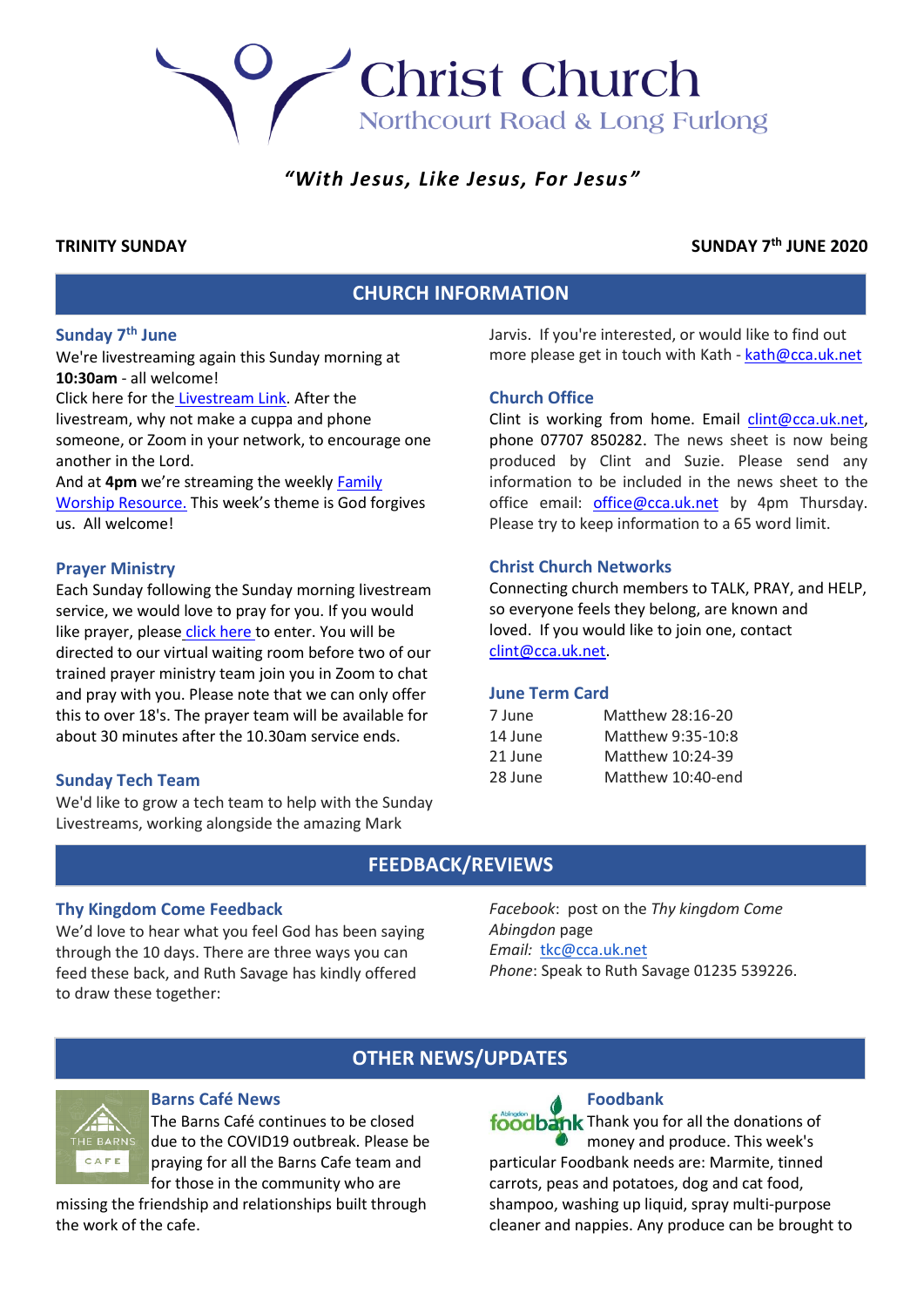the church between 9:30 and 1:00 on Tuesdays and Fridays. It is hugely appreciated at this difficult time.

## **Mission Support Group**

Following the tragic death of Miranda Harris, the church put together a book of messages of condolence for Peter. Unfortunately there were some delays in getting the book to Peter, partly as a result of Covid-19, but we were able to send the book to Peter earlier in May. Peter has now responded: "*The parcel (condolence book) has arrived and I was so* 

*moved to open it and to read all of the wonderful messages inside. The care and thought expressed in it all is quite remarkable and I do hope you can find a way of thanking all of those concerned? It was such a major project I can see, and has been done with such sensitivity. The day it arrived was actually Miranda's birthday and so it was a very appropriate day to be reading it all. I am only sorry that ongoing issues with my shoulders and arms mean that dictating into my phone is the very inadequate way I can best reply*."

# **UPCOMING EVENTS**

#### **Alpha**

Alpha Online is a great way to make new connections, meet new people and have honest conversations about the big

questions in life. We are running several mini groups: *Monday evenings* 7:30pm – has recently started but people are still welcome to join.

Hosts - John Owen/ Katie Finch

*Monday evenings*, 8pm, from 8<sup>th</sup> June. Particularly suitable for anyone 18-20s.

Hosts - Josh Buckingham/ Bea Ellaby

*Thursday mornings*, 10am, particularly suitable for mums with young children.

Hosts - Nikki Hellem (from ACC)/ Bea Ellaby. These online courses use the Alpha film series, and then a 45 minute Zoom discussion group, and are limited to 4-6 guests to enable conversation to bubble. See the church [website](http://www.cca.uk.net/explore-faith/) for details and to book a place.

#### **Help with Alpha**

Please help advertise by sharing the Facebook post on the church Facebook page with friends, and invite them to come

If you'd like to help run a mini online Alpha, please speak to Keith [keith@cca.uk.net.](mailto:keith@cca.uk.net) And please pray!

#### **Long Furlong Afternoon Tea Online**

Sunday 7th June, 4.30 - 5.30 pm. Please join us online with your tea and cake to spend some time as a Long Furlong Community. Contact James Tweed, [james.tweed@btinternet.com](mailto:james.tweed@btinternet.com) for more information.

#### **New Wine**

The normal New Wine summer gathering is not happening this year because of COVID19. But from Thursday 30 July - Monday 3 August the New Wine family is gathering together online for United Breaks Out. A mix of online celebrations, worship, teaching & prayer ministry for all ages, plus exciting activities for church families, kids & youth. More details are coming next week

## **PRAYER**

#### **Wednesday Morning Prayer Meetings**

Our 8am Wednesday morning prayer meetings are continuing online using Zoom. These run for 45 minutes, and include a Psalm and open praise, a bible reading and intercessory prayers. You're welcome to join, please emai[l keith@cca.uk.net,](mailto:keith@cca.uk.net) or Dal on [warden-dal@cca.uk.net,](mailto:warden-dal@cca.uk.net) or Janice on [chriswgordon6@aol.com](mailto:chriswgordon6@aol.com) for the meeting ID and password (which will be the same every week).

#### **Beth Flemming**

Beth is the wife of the former pastor of Abingdon Baptist Church. David and Beth moved to Luton a few years ago to pastor a church there. Sadly Beth passed away on Tuesday evening from complications derived from Covid 19. Please pray for David and their 4

children at this time as they mourn the loss of their wife and mother.

#### **Intercessory Prayer**

Are you, or someone you know and love, needing particular prayer at this time? We have a team of intercessors who love to pray for others. If you would like to be in touch with them to ask for prayer, follow th[e link,](https://docs.google.com/forms/d/e/1FAIpQLSfT-6Me8FrVVQa50ZUXThiDnzQ3aNU-nR12dM2JZQrD78vnLA/viewform) or telephone Richard Howard on 01235 533 278.

#### **Please Pray For Those Who Are Unwell**

[LF} Judy Wood, Caroline Craig, Louis Furlong, David Robertson, Rachel Robertson, Logan Mazie (Jane J's great nephew), Cynthia Holland. [NCR] Hugh Parkman, Richard Feeney, Nicola Price.